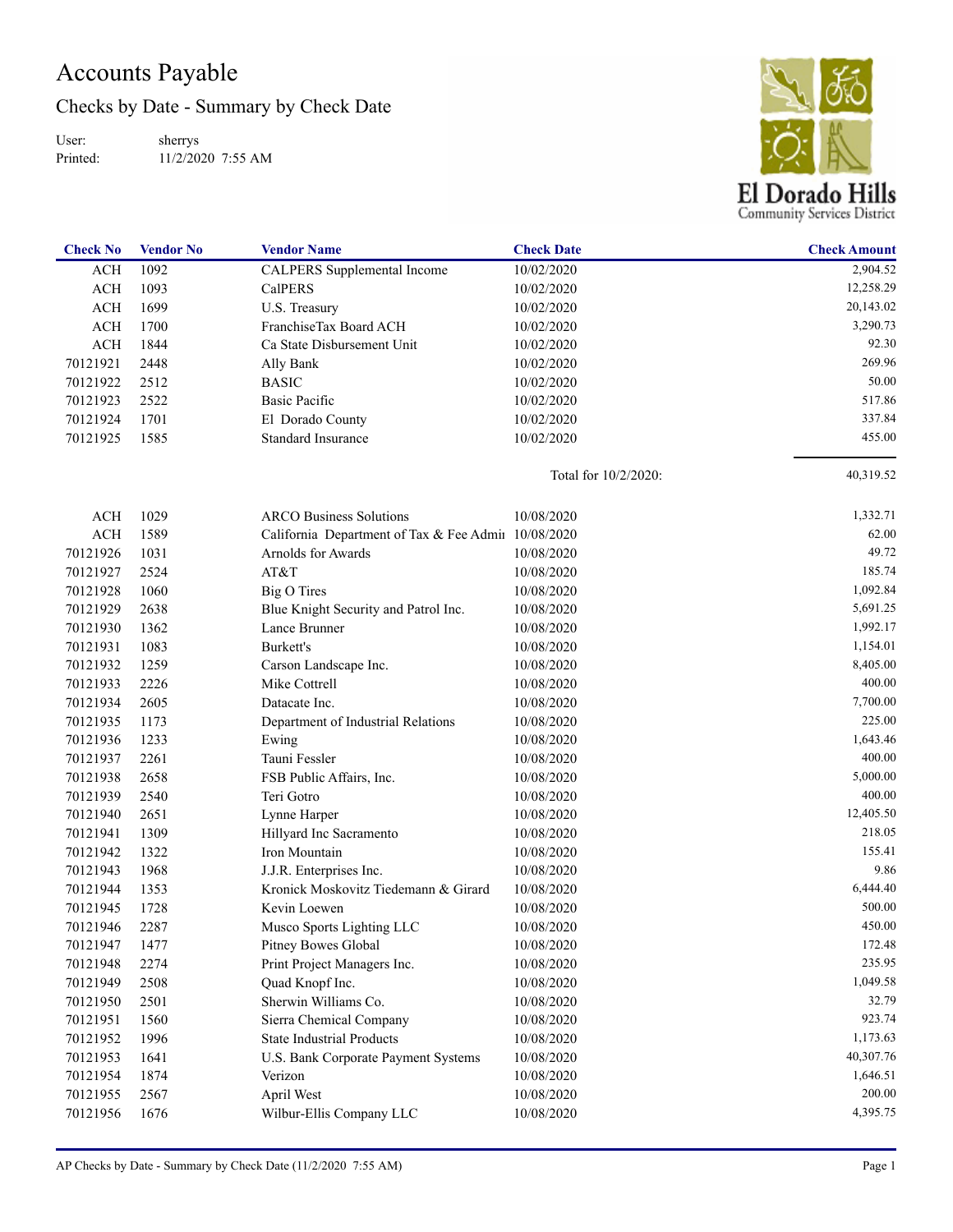| <b>Check No</b> | <b>Vendor No</b> | <b>Vendor Name</b>                     | <b>Check Date</b>     | <b>Check Amount</b> |
|-----------------|------------------|----------------------------------------|-----------------------|---------------------|
|                 |                  |                                        | Total for 10/8/2020:  | 106,055.31          |
| <b>ACH</b>      | 1092             | CALPERS Supplemental Income            | 10/16/2020            | 2,904.52            |
| ACH             | 1093             | <b>CalPERS</b>                         | 10/16/2020            | 12,525.60           |
| <b>ACH</b>      | 1094             | <b>CALPERS</b>                         | 10/16/2020            | 38,825.94           |
| <b>ACH</b>      | 1699             | U.S. Treasury                          | 10/16/2020            | 19,994.48           |
| <b>ACH</b>      | 1700             | FranchiseTax Board ACH                 | 10/16/2020            | 3,234.47            |
| <b>ACH</b>      | 1844             | Ca State Disbursement Unit             | 10/16/2020            | 92.30               |
| 70121957        | 1015             | Aflac                                  | 10/16/2020            | 268.04              |
| 70121958        | 2448             | Ally Bank                              | 10/16/2020            | 269.96              |
| 70121959        | 2522             | <b>Basic Pacific</b>                   | 10/16/2020            | 517.86              |
| 70121960        | 1134             | CoPower                                | 10/16/2020            | 215.31              |
| 70121961        | 1701             | El Dorado County                       | 10/16/2020            | 337.84              |
| 70121962        | 1316             | Humana Dental Insurance Company        | 10/16/2020            | 1,972.84            |
| 70121963        | 1702             | Legal Shield                           | 10/16/2020            | 25.90               |
| 70121964        | 1600             | <b>Sutter EAP Resources</b>            | 10/16/2020            | 120.00              |
|                 |                  |                                        |                       |                     |
|                 |                  |                                        | Total for 10/16/2020: | 81,305.06           |
| <b>ACH</b>      | 1029             | <b>ARCO Business Solutions</b>         | 10/22/2020            | 1,352.54            |
| 70121965        | 1018             | Airgas National Carbonation            | 10/22/2020            | 131.96              |
| 70121966        | 1003             | AT&T                                   | 10/22/2020            | 1,730.87            |
| 70121967        | 2524             | AT&T                                   | 10/22/2020            | 907.49              |
| 70121968        | 2544             | AT&T                                   | 10/22/2020            | 43.04               |
| 70121969        | 1060             | <b>Big O Tires</b>                     | 10/22/2020            | 394.19              |
| 70121970        | 2333             | BrightView Landscape Services Inc.     | 10/22/2020            | 84,089.31           |
| 70121971        | 1362             | Lance Brunner                          | 10/22/2020            | 10,564.48           |
| 70121972        | 2134             | Calif. Dept of Fish & Wildlife         | 10/22/2020            | 6,413.50            |
| 70121973        | 1090             | California Special Districts Assoc.    | 10/22/2020            | 7,805.00            |
| 70121974        | 1259             | Carson Landscape Inc.                  | 10/22/2020            | 1,130.00            |
| 70121975        | 1110             | Century Commercial Service             | 10/22/2020            | 225.00              |
| 70121976        | 2670             | Cooper Thorne & Associates, Inc        | 10/22/2020            | 1,661.25            |
| 70121977        | 1242             | Corelogic Solutions LLC                | 10/22/2020            | 440.00              |
| 70121978        | 1138             | Michael Cottrell                       | 10/22/2020            | 500.00              |
| 70121979        | 2633             | Creative Eye Enterprises Inc.          | 10/22/2020            | 2,230.25            |
| 70121980        | 2166             | David Taussig & Associates Inc.        | 10/22/2020            | 3,470.25            |
| 70121981        | 1977             | De Lage Landen Financial Services Inc. | 10/22/2020            | 1,619.01            |
| 70121982        | 1210             | El Dorado County                       | 10/22/2020            | 1,103.00            |
| 70121983        | 1212             | El Dorado County                       | 10/22/2020            | 392.00              |
| 70121984        | 1221             | El Dorado Irrigation District          | 10/22/2020            | 7,117.30            |
| 70121985        | 1233             | Ewing                                  | 10/22/2020            | 2,102.28            |
| 70121986        | 2668             | Stephanie Gray                         | 10/22/2020            | 48.00               |
| 70121987        | 2671             | Remy Handal                            | 10/22/2020            | 730.30              |
| 70121988        | 1309             | Hillyard Inc Sacramento                | 10/22/2020            | 747.38              |
| 70121989        | 1968             | J.J.R. Enterprises Inc.                | 10/22/2020            | 103.05              |
| 70121990        | 2636             | LandCare Holdings Inc.                 | 10/22/2020            | 8,012.02            |
| 70121991        | 1816             | Kevin Loewen                           | 10/22/2020            | 350.00              |
| 70121992        | 2402             | MD Stat Urgent Care Inc                | 10/22/2020            | 210.00              |
| 70121993        | 1423             | Mountain Democrat                      | 10/22/2020            | 333.00              |
| 70121994        | 2665             | Municipal Resource Group, LLC          | 10/22/2020            | 3,625.60            |
| 70121995        | 1430             | Neighborly Pest Management Inc.        | 10/22/2020            | 459.00              |
| 70121996        | 2295             | Carrie Sarner                          | 10/22/2020            | 109.40              |
| 70121997        | 2501             | Sherwin Williams Co.                   | 10/22/2020            | 360.31              |
| 70121998        | 2604             | Sierra Building Systems Inc.           | 10/22/2020            | 637.50              |
| 70121999        | 1560             | Sierra Chemical Company                | 10/22/2020            | 1,847.48            |
| 70122000        | 2541             | Springbrook Software LLC               | 10/22/2020            | 15,399.00           |